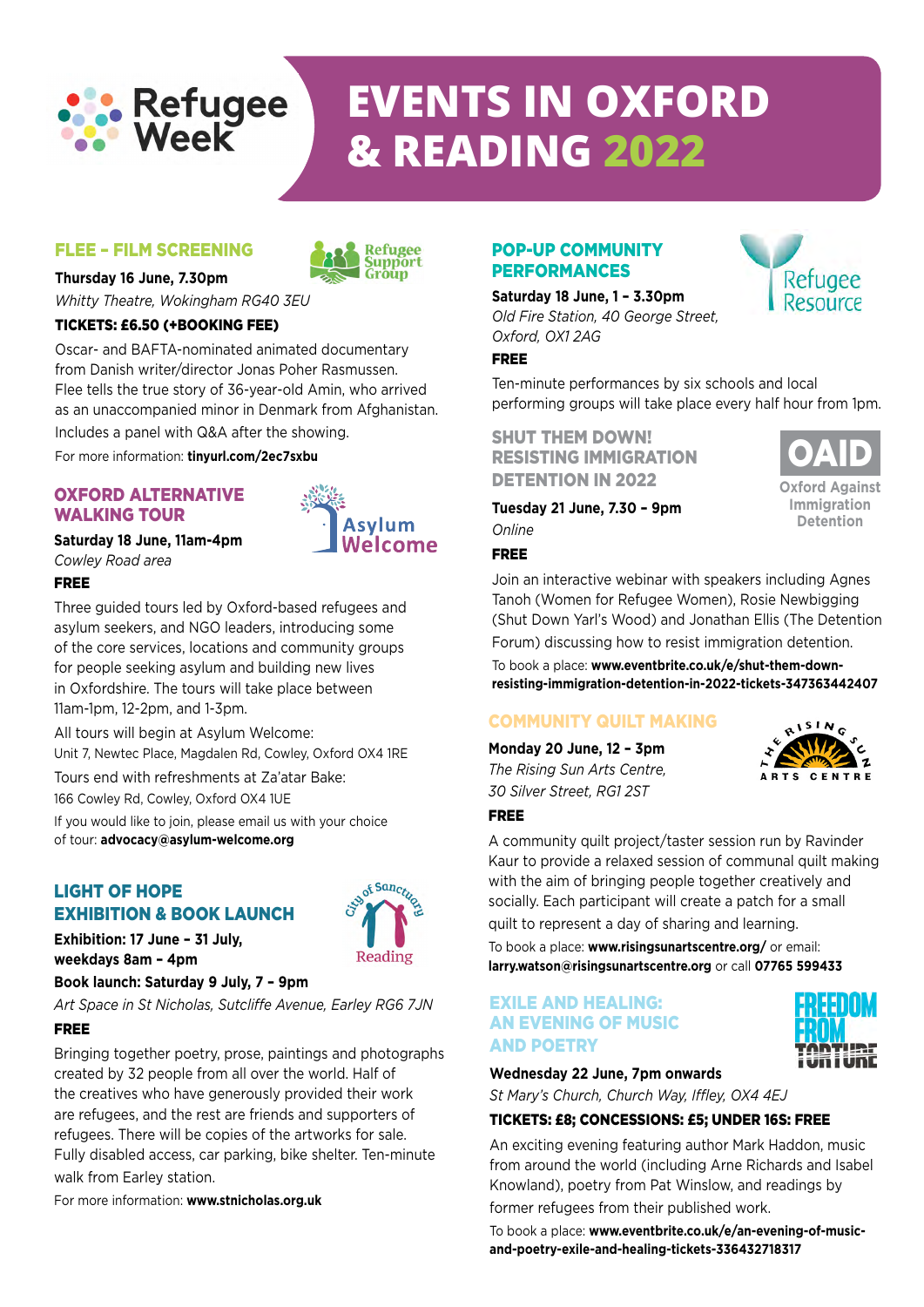## **EVENTS** *continued*

#### HOSTILE – FILM SCREENING

**Thursday 23 June, 7.30 – 11pm** *Reading Biscuit Factory, RG1 7QE*

#### £7.50 (ADULT)

Hostile is an award-winning feature-length documentary written, directed and produced by BAFTA-longlisted filmmaker Sonita Gale. The film focuses on the UK's complicated relationship with its migrant communities. Told through the stories of four participants from Black and Asian backgrounds, the film reveals the impact of the evolving 'hostile environment' – a term used by the UK government in 2012 to illustrate the atmosphere they wanted to create for migrants, with the intention of provoking them to leave of their own accord.

Includes a panel with Q&A after the showing.

For more information:

**readingbiscuitfactory.co.uk/whats-on/hostile-panel-discussion**

#### Reading Community Cup Football Tournament



Refugee Sunnort

Gròùn

#### **Saturday 25 June, 10am – 2pm**

*University of Reading, Whiteknights Campus*

After the success of last year, we're pleased for the return of the Reading Community Cup!

Bringing together Berkshire's only refugee football team, Sanctuary Strikers Football Club, along with several guest teams, the competition aims to promote unity and integration through the international language of football. For more information:

**refugeesupportgroup.org.uk/refugee-week/**

#### ALL-DAY BAZAAR

**Saturday 25 June, 11am – 5pm** *Festival Marquee, Magdalen College School, Oxford OX4 1DZ*



#### Free ENTRY (PLEASE BRING CASH FOR STALLS)

As part of Refugee Week and Oxford Festival of the Arts, Oxford's Refugee Community Organisations are coming together with Asylum Welcome to organise an all-day bazaar in the grounds of MCS. Groups including Syrian Sisters, Iraqi Women Art and War and Refugee Resource Women's Group will sell food and crafts, share art and music, and raise awareness about their valuable work. Syrian musician Maya Youssef will offer music workshops on the qanun. At 4pm, BBC Political Correspondent Rob Watson will chair a panel discussion, with guests including Cllr Dr Hosnieh Djafari-Marbini and Baroness Jan Royall.

#### MAYA YOUSSEF: QANUN PERFORMANCE

**Saturday 25 June, 7 – 8pm** *Festival Marquee, Magdalen College School, Oxford OX4 1DZ*

TICKETS: £15 (ADULTS); £12 (CONCESSIONS); £5 (UNDER-25)

Maya Youssef is hailed as 'queen of the qanun,' the 78-stringed Middle Eastern plucked zither. Her intense and thoughtful music

is rooted in the Arabic classical tradition but forges pathways into jazz, Western classical and flamenco styles.

To book tickets: **artsfestivaloxford.org/events/maya-youssef/**

#### TEA CONCERT

**Sunday June 26th, 3pm onwards** *The Memoral Hall, Brown's Lane, Charlbury, OX7 3QW*

#### £12 – ADULTS; £6 – UNDER-16s

Charlbury Refugee Action Group will be welcoming back harpsichordist Alastair Ross, who will be performing Geminiani cello sonatas with his son George Ross, a very talented and prominent baroque cellist.

Tickets are available from Cotswold Frames or bookable in advance by phoning 01608 811558. Tickets will also be available on the door.

For more information: **www.charlbury.info/events/7964**

#### HOSTILE – FILM SCREENING

**Wednesday 29 June, 7.30 – 10.30pm** *Corn Exchange, Newbury RG14 5BD*

#### £12 (ADULT); £10 (UNDER-18s)

See listing details for 23 June at Reading Biscuit Factory. To book tickets:

**cornexchangenew.com/event/refugee-support-group-presentshostile-q-a-panel**

#### ARTISTS FOR UKRAINE

#### **1 – 31 July**

*Art Space in St Nicholas, Earley, Reading*

An opportunity for local artists to offer a painting to raise money for the Ukraine DEC Appeal.



**Refugee Support** Gròùn



FESTIVAL

**OXFORD** 

of the **ARTS** 

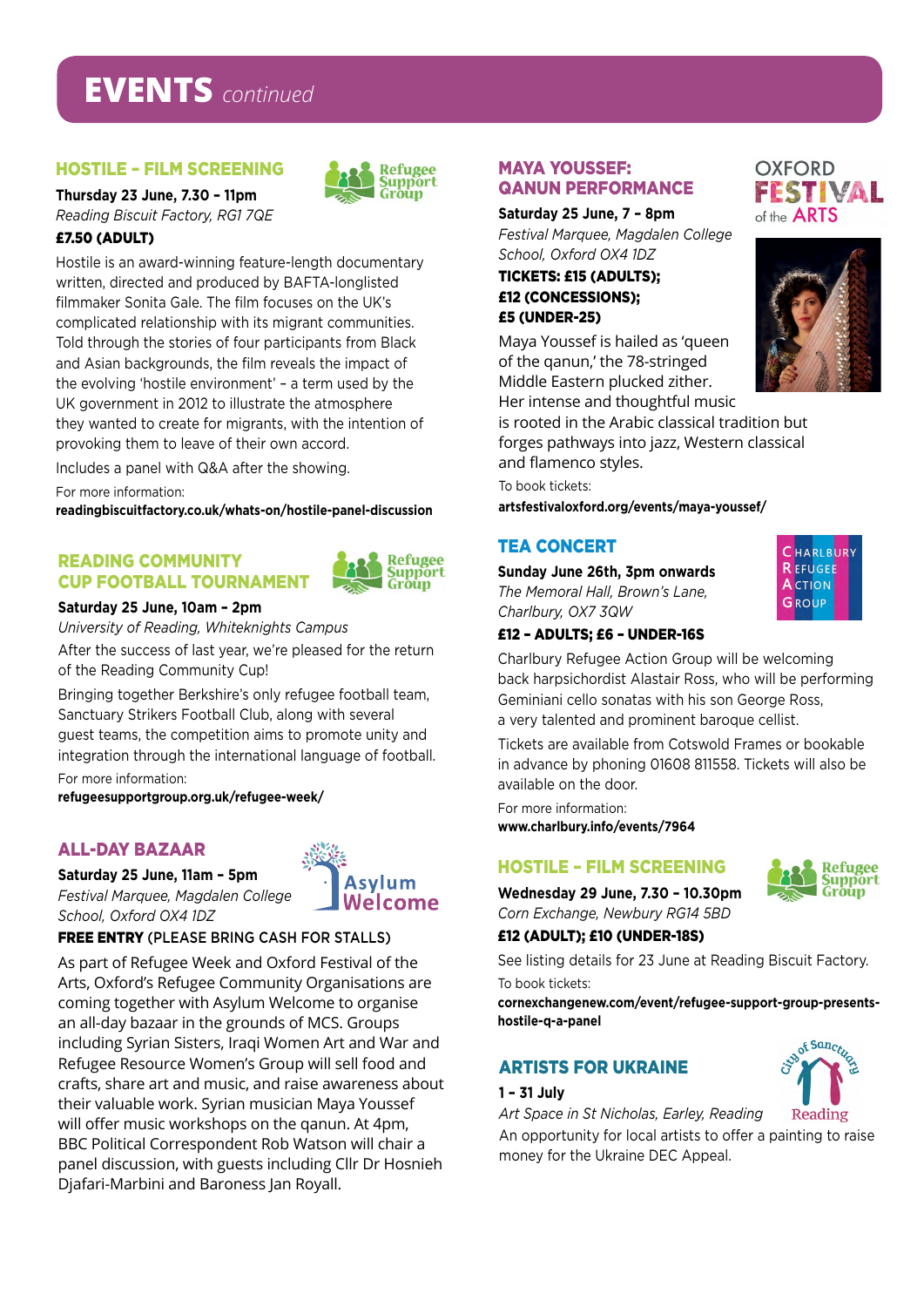# **EXHIBITIONS**

#### **OF ORDINARY** Things – Exhibition



**1 April – 24 September Monday-Saturday, 10am-5pm**

*Museum of Oxford, Oxford Town Hall, St Aldates, OX1 1BX*

#### Free

Iraqi women in Oxfordshire share their life stories through art. Visit this exhibition curated by the Iraqi Women Art & War Group (IWAW) in Oxford.

For more information: **www.asylum-welcome.org/event/of-ordinary-things-exhibition/**



#### My Exile is Yours – Short Films



#### **29 April – 17 June, 9am-8pm**

*Marble Hall, Wolfson College, Linton Road, Oxford, OX2 6UD*

#### Free

Daughter and granddaughter of Spanish returnees, visual artist Elsa Gomis explores the collective imagination of migration using family footage.

For more information:

**www.asylum-welcome.org/event/elsa-gomis-my-exile-is-yours/**

#### Refugee Literature **DISPLAY**



### **6 – 24 June**

#### **Monday-Friday: 9am-7pm, Saturday: 10am-1pm**

*English Faculty Library, St Cross Building, Manor Road, Oxford, OX1 3UQ*

#### **EDFF**

SolidariTee is an international movement of students striving for empowering, long-term change in the treatment of refugees and asylum seekers worldwide (see: **www. solidaritee.co.uk**) Take a look at recommendations from librarians and the SolidariTee Oxford team on literature about and written by refugees, with books from the Bodleian libraries. There will also be another display to learn more about SolidariTee and the work that they do.

For more information:

**www.facebook.com/events/1194242654761614/?ref=newsfeed**

#### LIVED TRAUMATIC EXPERIENCES – EXHIBITION

**7 June – 15 July Tuesday – Saturday, 10am – 4pm** 

**(until 7pm on Thursdays)**

*Upper Gallery, Old Fire Station, 40 George Street, OX1 2AQ* Free

Transition Lighthouse's exhibition informs and educates on lived experience of trauma. Transition Lighthouse will be joined by partners including Terrence Higgins Trust, AFRUCA, Refugee Resource and Victims First Specialist Service. Drop in to learn and engage.

#### For more information:

**oldfirestation.org.uk/exhibitions/lived-traumatic-experiences/**

#### FLOFEST

Free

**18 June, 11am – 4.30pm**

*Florence Park, Cornwallis Road, Oxford OX4 3PW*



#### ticketed after-party from 6–11pm

Asylum Welcome's youth club, Venda, are displaying their artwork at FloFest.

For more information: **www.flofest.uk**





#### HAVE HEART, TAKE HEART **EXHIBITION**

#### **From 20 June, Monday–Saturday, 10am-5pm**

*Museum of Oxford, Oxford Town Hall, St Aldates, OX1 1BX*

#### Free

*"Hello! I came to Oxford 83 years ago, a refugee from Nazi Germany - quite as terrible as Afghanistan, Syria, Iraq, etc. today. Here's wishing you peace and prosperity in Oxford."* 

The 300 messages of welcome and support to refugees and asylum seekers in Oxfordshire that make up this exhibition send a powerful message that Oxfordshire refuses to turn our backs on refugees. Come and add your own message of solidarity to our growing collection.